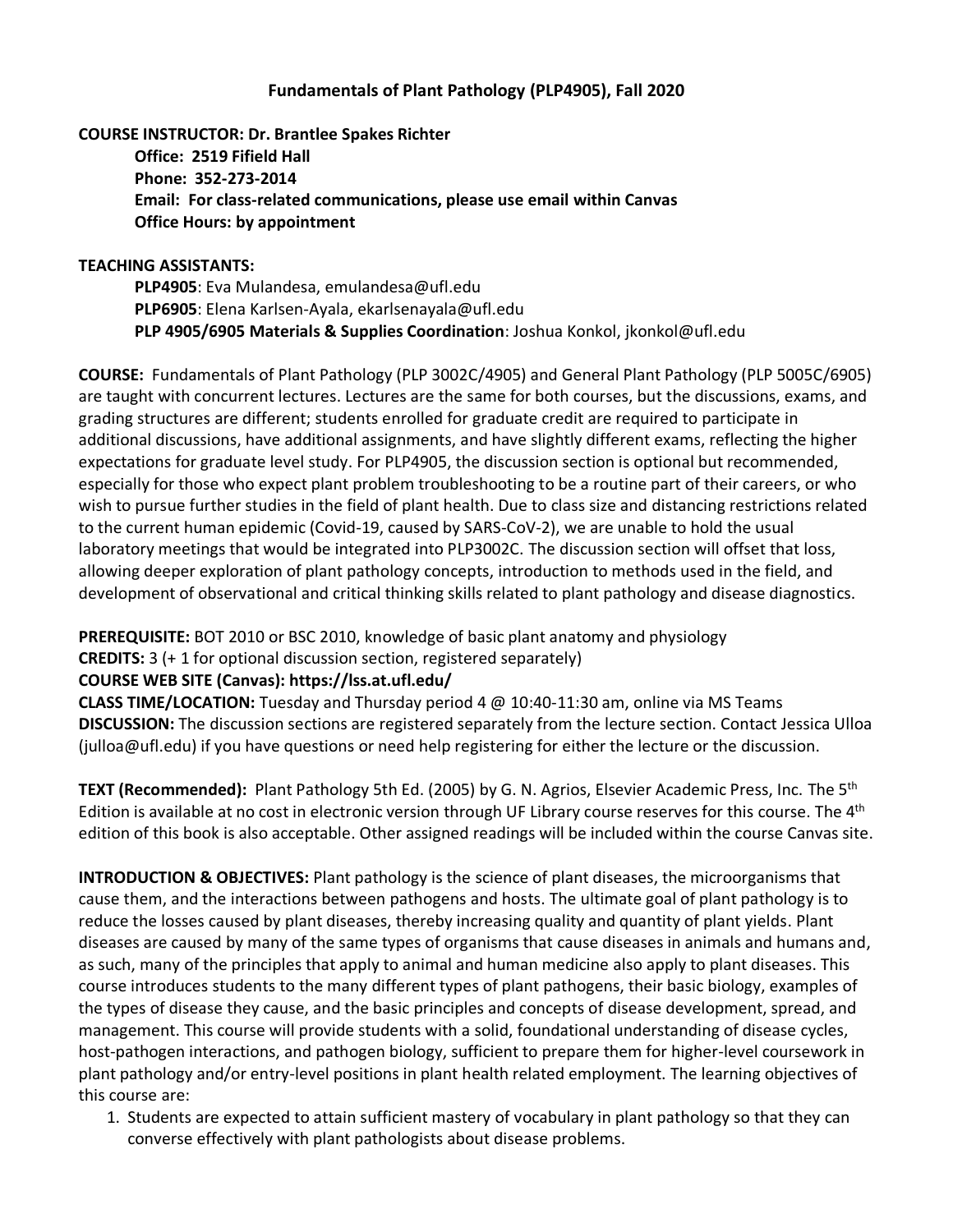- 2. Students will gain adequate familiarity with the resources and conventions of the field so that they can locate, understand, and evaluate information about plant diseases.
- 3. Students will develop firm comprehension of the mechanisms underlying disease so that they can effectively use information sources to solve problems that they will encounter in their own fields of work.

**ATTENDANCE: You are expected to participate in every class**, and there will be daily quizzes and/or class activities which will contribute to your learning, and to your course grade. Missed quiz grades may only be made up for excused absences, at the discretion of the instructor. Absences due to illness or emergency will be excused; documentation may be requested (doctor's note, accident report, etc.). Absences due to observation of religious holidays or participation in official university functions will be excused *only with advance notice*. Absences due to personal planning (i.e., planning to be somewhere other than class during class time) will not be excused, and missed points may not be made up. If you are having technical difficulties which are inhibiting your full and timely participation, please contact the instructor as soon as possible. We will work with you to resolve your issues or identify an alternate location for you to attend classes. Lecture meetings will be recorded, but there may be a lag time between the class meeting and availability of the recording. Requirements for class attendance and make-up exams, assignments and other work are consistent with university policies that can be found at:

[https://catalog.ufl.edu/ugrad/current/regulations/info/attendance.aspx.](https://catalog.ufl.edu/ugrad/current/regulations/info/attendance.aspx)

If you are experiencing COVID-19 symptoms [\(Click here for guidance from the CDC on symptoms of](https://www.cdc.gov/coronavirus/2019-ncov/symptoms-testing/symptoms.html) [coronavirus\)](https://www.cdc.gov/coronavirus/2019-ncov/symptoms-testing/symptoms.html), please use the UF Health screening system and follow the instructions on whether you are able to attend class. [Click here for UF Health guidance on what to do if you have been exposed to or are](https://coronavirus.ufhealth.org/screen-test-protect/covid-19-exposure-and-symptoms-who-do-i-call-if/)  [experiencing Covid-19 symptoms.](https://coronavirus.ufhealth.org/screen-test-protect/covid-19-exposure-and-symptoms-who-do-i-call-if/) Course materials will be provided to you with an excused absence, and you will be given a reasonable amount of time to make up work. Find more information in the university [attendance policies.](https://catalog.ufl.edu/UGRD/academic-regulations/attendance-policies/)

**CLASS RECORDINGS**: Our class sessions will be audio visually recorded for students in the class to review and for enrolled students who are unable to attend synchronously. Students who participate with their camera engaged or utilize a profile image are agreeing to have their video or image recorded. If you are unwilling to consent to have your profile or video image recorded, be sure to keep your camera off and do not use a profile image. Likewise, students who un-mute during class and participate orally are agreeing to have their voices recorded. If you are not willing to consent to have your voice recorded during class, you will need to keep your mute button activated and communicate exclusively using the "chat" feature, which allows students to type questions and comments in real time. The public chat comments will remain in the meeting channel for later viewing by class members, but will not be posted or shared anywhere else. As in all courses, unauthorized recording and unauthorized sharing of recorded materials is prohibited.

| Component                                | Percent of Grade |
|------------------------------------------|------------------|
| Unit 1 Exam (100 points)                 | 16               |
| Unit 2 Exam (100 points)                 | 16               |
| Unit 3 Exam (100 points)                 | 16               |
| Unit 4 Exam (100 points)                 | 16               |
| Final Exam or Project (150 points)       | 25               |
| <b>Class Participation &amp; Quizzes</b> | 11               |
|                                          |                  |

**EXAMS AND GRADING:** Your grades will be weighted as follows: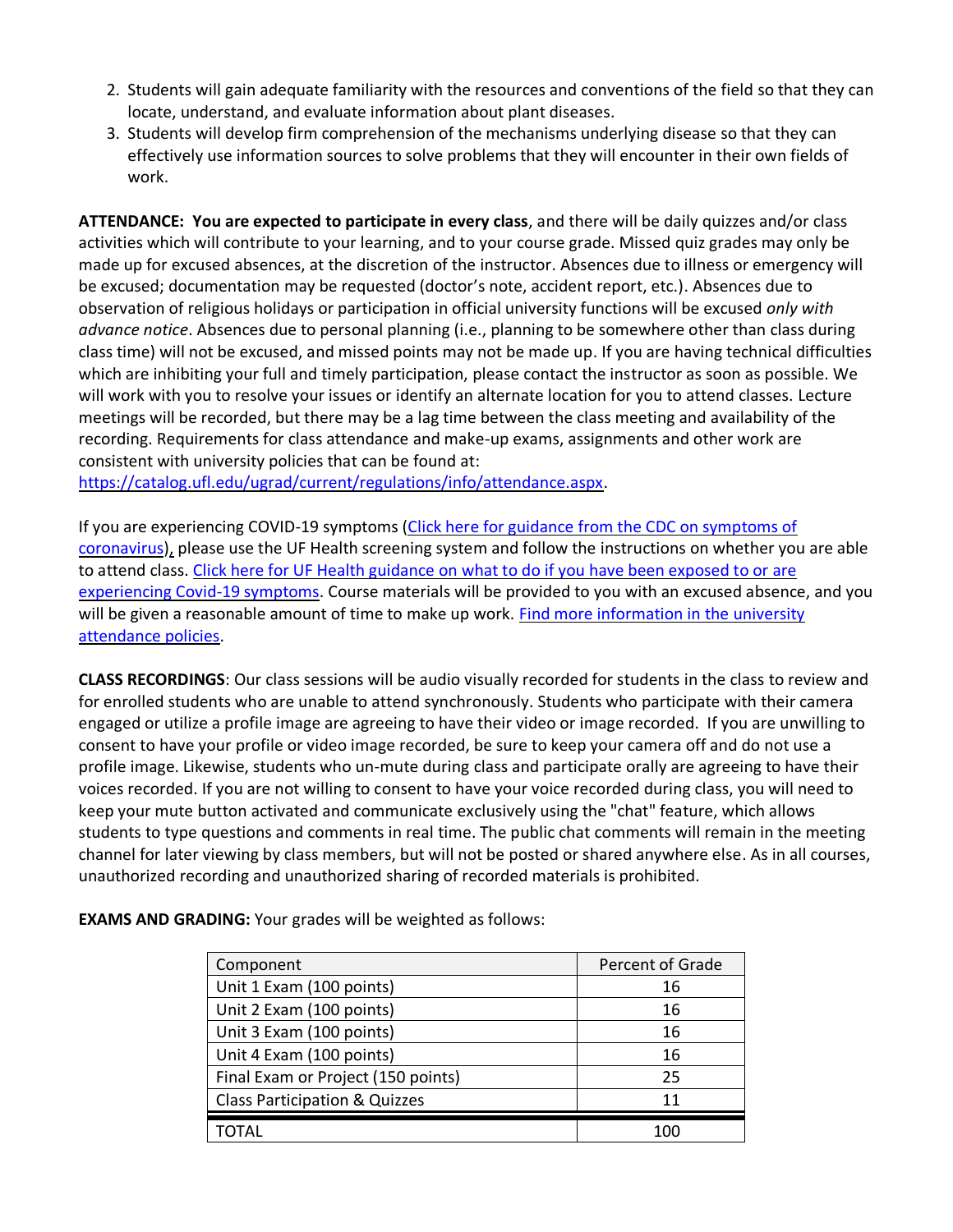- **Exams**: There will be five lecture exams (four mid-term exams and a final). Exams 1-4 are not comprehensive; each will focus on material from the preceding set of lectures. The final exam will be semi-comprehensive, with approximately 2/3 of the points from Unit 5 and 1/3 of points reviewing and synthesizing major concepts from the course. The exams will be online in Canvas, using the Honorlock proctoring service. Each exam will be open for a 5 day window, and students may take the exam at any time during the open window. Honorlock does not require you to schedule your exam time in advance, and you may take it at any time of the day or night.
- **Alternative Project**: Students will have the option of doing a disease profile project instead of taking the final exam. The project will allow students to synthesize concepts from throughout the semester, with emphasis on Unit 5 material, by profiling a disease of their choice. This assignment is suitable for inclusion in an ePortfolio. Details may be found on the class website.
- **Participation & Quizzes**: The participation & quizzes grade will come from a combination of in-class quizzes and activities, and short Canvas review quizzes, due after class. Most class meetings will have an associated quiz or activity; these will be open-book and open-discussion. There will be no make-up quizzes for unexcused absences, very-late arrivals, or early departures from a lecture meeting.
- **Grade Scale**: Final grades will be designated according to the following grade scale. This course uses the grade book function in Canvas for records-keeping and grade calculation; your exam and quiz scores will be available to you as soon as they are calculated, so that you may track them throughout the semester. For information on current UF policies for assigning grade points, see: <https://catalog.ufl.edu/ugrad/current/regulations/info/grades.aspx>

| Letter Grade | Percentage      |
|--------------|-----------------|
| A            | $92.00 - 100$   |
| А-           | $90.00 - 91.99$ |
| B+           | $88.00 - 89.99$ |
| B            | $82.00 - 87.99$ |
| B-           | $80.00 - 81.99$ |
| $C+$         | $78.00 - 79.99$ |
| C            | $72.00 - 77.99$ |
| $C -$        | $70.00 - 71.99$ |
| D+           | $68.00 - 69.99$ |
| D            | $62.00 - 67.99$ |
| D-           | $60.00 - 61.99$ |
| F            | $00.00 - 59.99$ |

#### **ACADEMIC HONESTY**

**It is your individual responsibility to know and comply with all university policies and procedures regarding academic integrity and the Student Honor Code**. In this course, any violation of the academic integrity expected of you will result in a minimum academic sanction of a failing grade on the assignment or assessment. Any alleged violations of the Student Honor Code will result in a referral to Student Conduct and Conflict Resolution. Please review the Student Honor Code and Student Conduct Code at sccr.dso.ufl.edu/policies/student-honor-code-student-conduct-code/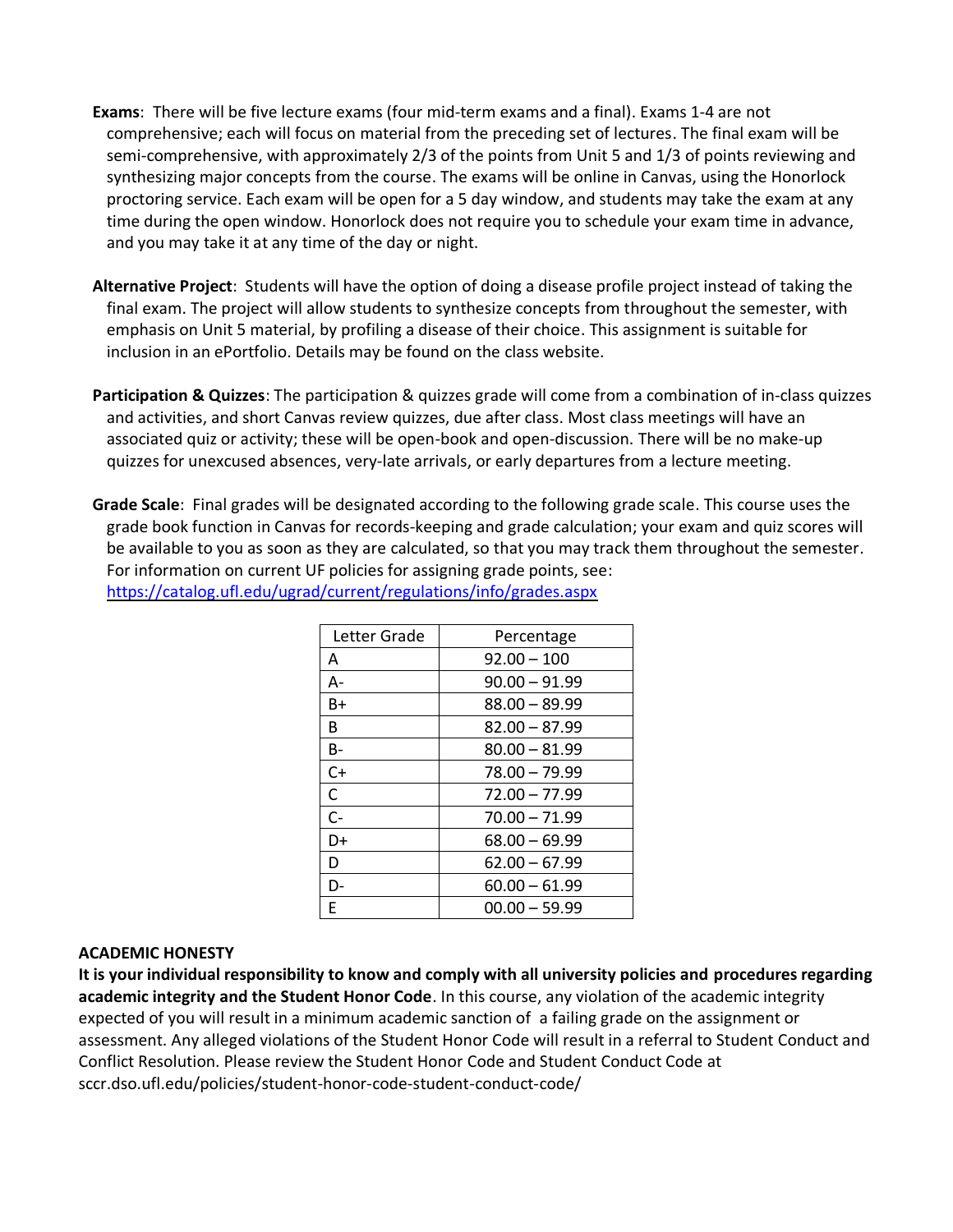Some assignments in this course will require collaboration, and collaborative study is generally encouraged. You may discuss your answers on lab hand-in sheets and in-class participation quizzes, unless otherwise notified; however, you may not work or collaborate with others on lab quizzes, lab exams, in-class exams, or any other take-home exams or assignments. If you have any questions about expectations for a particular assignment, about what constitutes plagiarism, or about how to ensure that you are using and crediting sources appropriately, please speak with your instructor or a TA. We are here to help, and we would much rather give you the guidance you need to avoid academic integrity violations, than have to report them after they occur!

#### **SOFTWARE USE**

All faculty, staff and students of the university are required and expected to obey the laws and legal agreements governing software use. Failure to do so can lead to monetary damages and/or criminal penalties for the individual violator. Because such violations are also against university policies and rules, disciplinary action will be taken as appropriate.

#### **CAMPUS HELPING RESOURCES**

The University of Florida provides a wide range of student services to help with common issues which may interfere with your success, including disabilities, physical or mental illness, food insecurity, and personal safety. You can find links to many of these resources a[t http://www.ufl.edu/student-life/health-safety/](http://www.ufl.edu/student-life/health-safety/) If you are experiencing problems that are interfering with your studies and you don't see an appropriate resource listed here, contact the Dean of Students Office [\(https://www.dso.ufl.edu/\)](https://www.dso.ufl.edu/), and they can help connect you with the appropriate support.

**Counseling Services**: Students experiencing crises or personal problems that interfere with their general well-being are encouraged to utilize the university's counseling resources. The Counseling & Wellness Center provides confidential counseling services at no cost for currently enrolled students. Resources are available on campus for students having personal problems or lacking clear career or academic goals, which interfere with their academic performance.

• *University Counseling & Wellness Center, 3190 Radio Road, 352-392-1575,* [www.counseling.ufl.edu/cwc/](http://www.counseling.ufl.edu/cwc/)

Counseling Services Groups and Workshops Outreach and Consultation Self-Help Library Training Programs Community Provider Database

• *Career Resource Center,* Second Floor JWRU, 392-1601, [www.crc.ufl.edu/](http://www.crc.ufl.edu/) Career planning Resume preparation Internship and job search assistance Professional development workshops Mentoring programs

**Services for Students with Disabilities:** 0001 Reid Hall, 352-392-8565[, www.dso.ufl.edu/drc/](http://www.dso.ufl.edu/drc/) 

The Disability Resource Center coordinates the needed accommodations of students with disabilities. This includes registering disabilities, recommending academic accommodations within the classroom, accessing special adaptive computer equipment, providing interpretation services and mediating faculty-student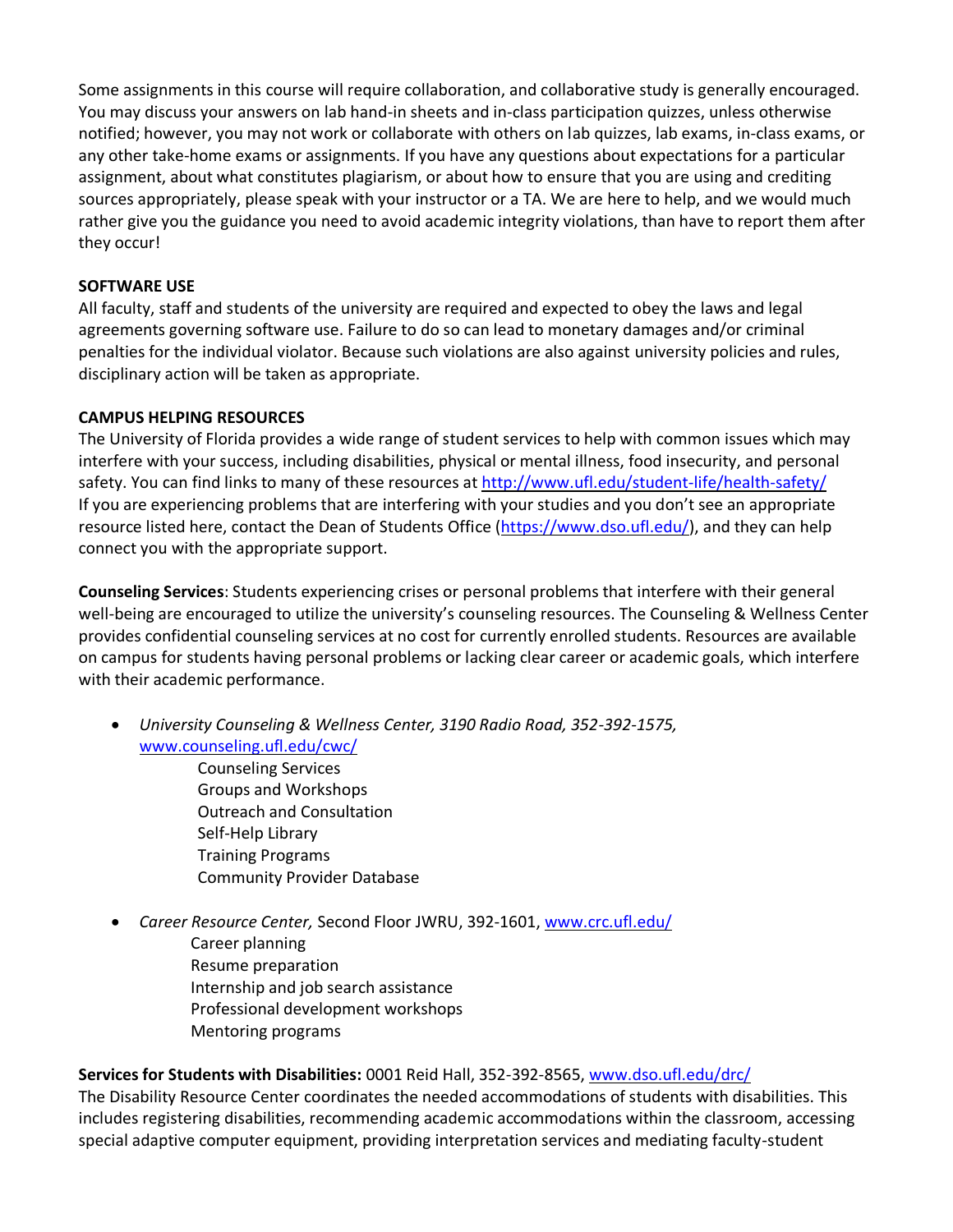disability related issues. Students requesting classroom accommodation must first register with the Dean of Students Office. The Dean of Students Office will provide documentation to the student who must then provide this documentation to the Instructor when requesting accommodation.

#### **COURSE EVALUATIONS**

Students are expected to provide professional and respectful feedback on the quality of instruction in this course by completing course evaluations online via GatorEvals. Guidance on how to give feedback in a professional and respectful manner is available at [https://gatorevals.aa.ufl.edu/students/.](https://gatorevals.aa.ufl.edu/students/) Students will be notified when the evaluation period opens, and can complete evaluations through the email they receive from GatorEvals, in their Canvas course menu under GatorEvals, or via [https://ufl.bluera.com/ufl/.](https://urldefense.proofpoint.com/v2/url?u=https-3A__ufl.bluera.com_ufl_&d=DwMFAg&c=sJ6xIWYx-zLMB3EPkvcnVg&r=y2HjEMjRMHJhfdvLrqJZlYczRsfp5e4TfQjHuc5rVHg&m=WXko6OK_Ha6T00ZVAsEaSh99qRXHOgMNFRywCoehRho&s=itVU46DDJjnIg4CW6efJOOLgPjdzsPvCghyfzJoFONs&e=) Summaries of course evaluation results are available to students at [https://gatorevals.aa.ufl.edu/public](https://gatorevals.aa.ufl.edu/public-results/)[results/.](https://gatorevals.aa.ufl.edu/public-results/)

## **THE INSTRUCTOR RESERVES THE RIGHT TO CHANGE OR MODIFY INFORMATION PROVIDED IN THE SYLLABUS. CLASS ANNOUNCEMENTS SUPERSEDE SYLLABUS STATEMENTS.**

Page numbers given in the course schedule refer to chapters/pages of Agrios 5th edition text which correspond to the lecture topics. You will not be responsible for materials within these chapters that are not also covered in lecture and/or discussion. The Agrios text covers many more examples than will be highlighted in this class; use the course slides as a guide to direct your reading.